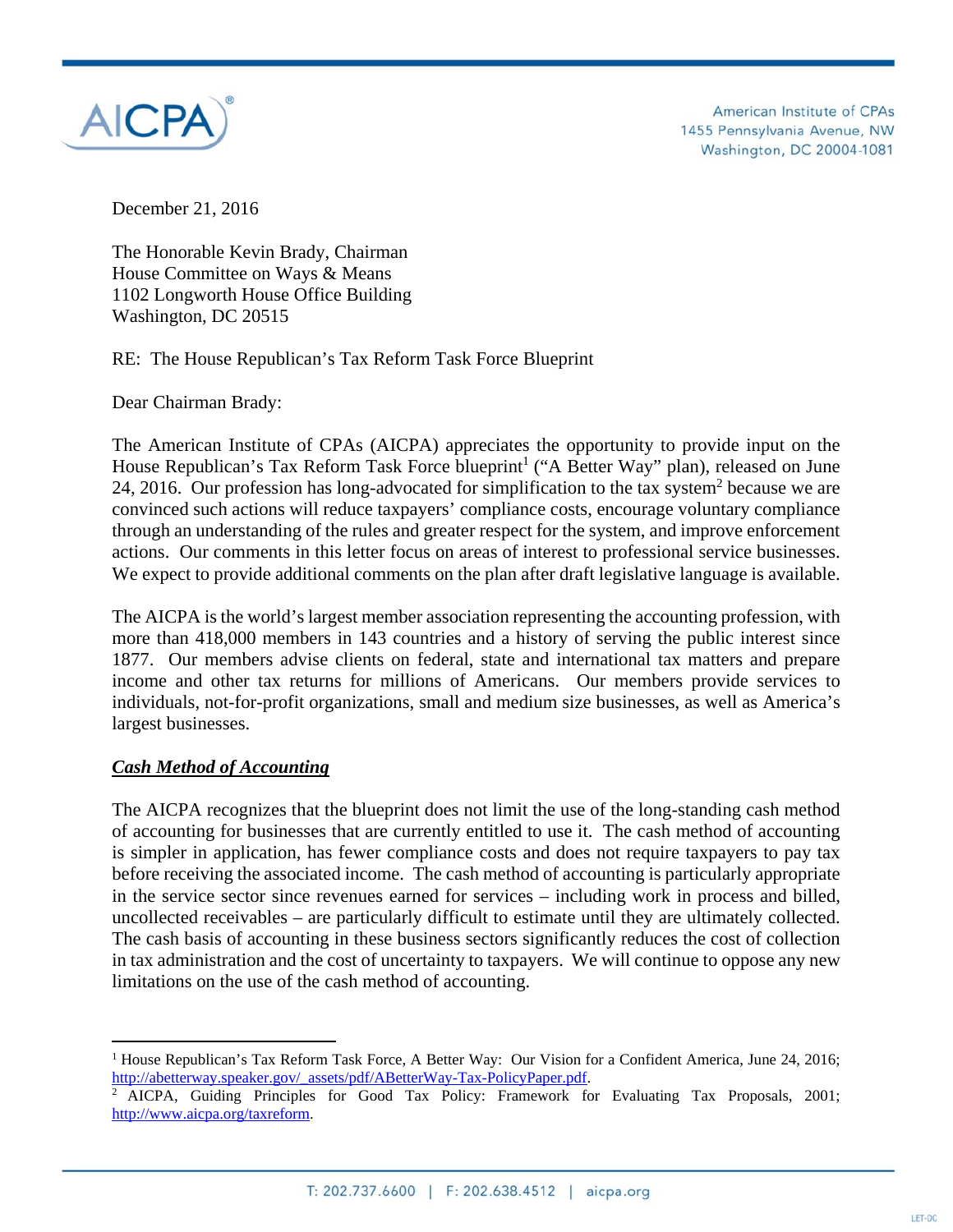The Honorable Kevin Brady December 21, 2016 Page 2 of 5

#### *Tax Rate for "Active Business Income"*

In your efforts to reduce income tax rates, we appreciate the recognition that a rate reduction only for C corporations is inappropriate. Discouragement of the formation of pass-through entities should not happen because such entities provide for the flexibility desired by many business owners.

We assume that use of the term "active business income" is to distinguish business from investment income. A distinction between active business income and passive investment income presently exists by virtue of the definition of passive income in section 1362(d) of the Internal Revenue Code. We suggest the use of this definition for this purpose as well.

#### *Distinguishing Compensation Income*

The AICPA recognizes that providing a reduced rate for active business income of pass-through entities will place additional pressure on the distinction between the profits of the business and the compensation of owner-operators. The plan states (page 23) that: "Under this new approach for taxing small businesses, sole proprietorships and pass-through businesses will pay or be treated as having paid reasonable compensation to their owner-operators. Such compensation will be deductible by the business and will be subject to tax at the graduated rates for families and individuals."

We recommend determining compensation income by using traditional definitions of reasonable compensation supplemented, if necessary, by additional guidance from the Secretary of the Treasury. We believe that changes to existing payroll tax rules to require partnerships and proprietorships to charge reasonable compensation for owners' services and to withhold and pay the related income and other taxes will also facilitate compliance in this area.

We encourage Congress to consider existing guidance on "reasonable compensation" that reflects the type of business (for example, labor versus capital intensive), the time spent by owners in operating the business, owner expertise and experience, and the existence of income-generating assets in the business (such as other employees and owners, capital and intangibles). There is substantial law developed by regulations and judicial decisions relating to reasonable compensation. Congress should leverage the existing law in this context.

We acknowledge that "reasonable compensation" has been the subject of controversy and litigation (hence, the numerous court decisions helping to define it). Therefore, we would suggest that the Internal Revenue Service (IRS) take additional steps to improve compliance and administration in this area. For example, the creation of a new tax form (or preferably, modification of an existing form, such as Form 1125-E Compensation of Officers) would allow businesses to indicate the factors considered in determining compensation in a consistent manner.

For example, the potential factors may include: (1) approximate average hours per week worked by all owners; (2) approximate average hours worked per week by non-owner employees; (3) the owner's years of experience; (4) guidance used to help determine reasonable compensation for the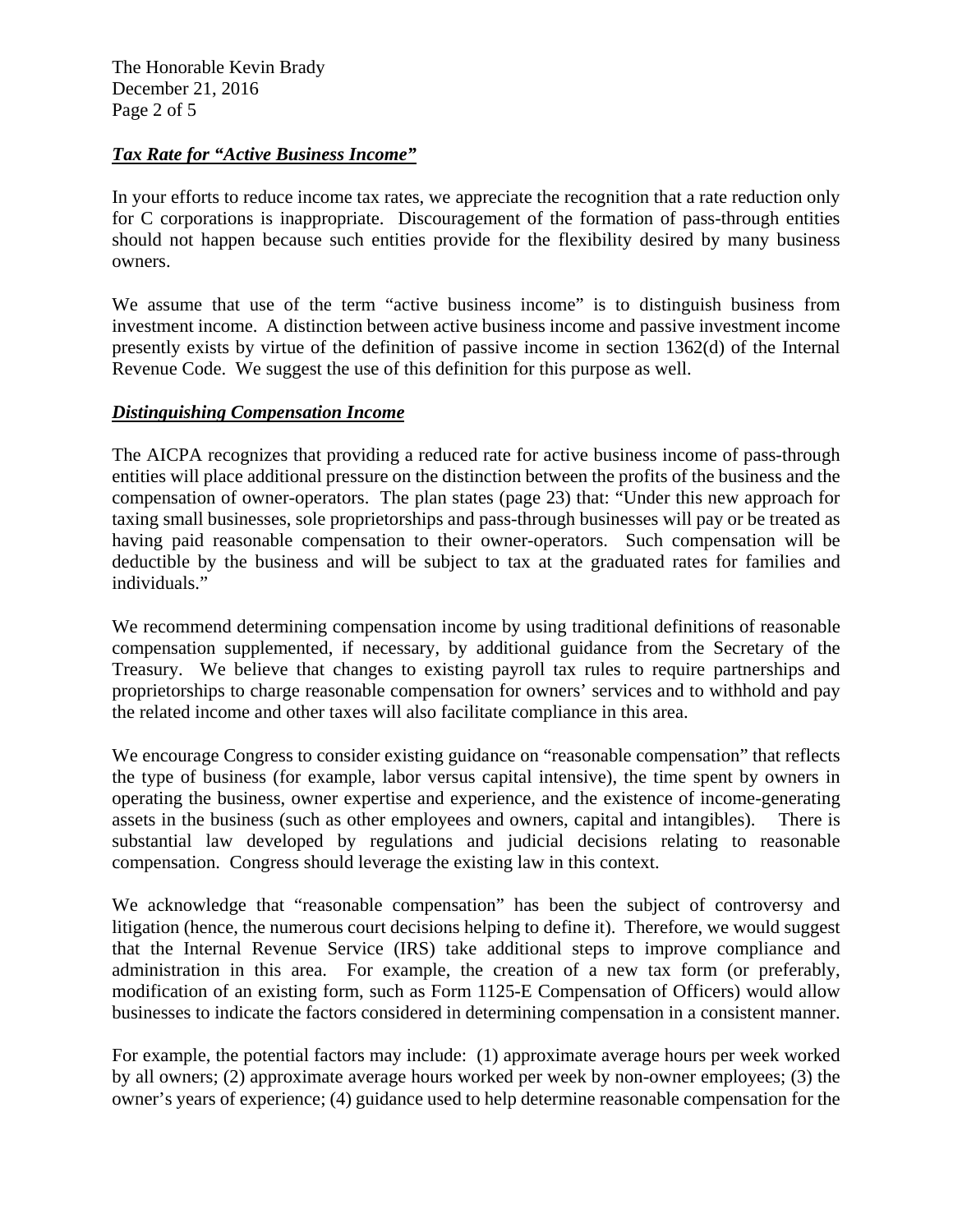The Honorable Kevin Brady December 21, 2016 Page 3 of 5

geographic area and years of experience (such as, wage data guides provided by the U.S. Bureau of Labor Statistics); and (5) book value and estimated fair market value of assets that generate income for the business.

To accommodate the change within the current tax system and to facilitate administration, changes are also necessary to existing payroll tax rules to require partnerships and proprietorships to charge reasonable compensation for owners' services and to withhold and pay the related income and other taxes. The partners and proprietors are not treated as "employees," but rather owners subject to withholding – a new category of taxpayer – similar to a partner with a guaranteed payment for services.<sup>3</sup> Rules requiring reasonable compensation currently exist in connection with S corporations. The broader inclusion of partners and proprietors in these rules should facilitate and enhance the development of reasonable regulations and enforcement in this area.

The AICPA believes there are advantages of this reasonable compensation approach for owners of all business types. These advantages include:

- Fairness that respects the differences among business types;
- A reduced reliance by both taxpayers and the IRS on quarterly estimated tax payments for timely matching of the earning process and tax collection;
- Diminished reliance on the self-employment tax system (since businesses would include payroll taxes withheld from owners and paid for owners); and
- Simplification from uniformity of collection of employment tax from business entities, and an ability to rely on a deep foundation of case law (in the S corporation, personal service corporation, and accumulated earnings tax areas) to provide regulatory and judicial guidance in a broad variety of situations.

In Chairman Camp's 2014 discussion draft, a proposal was included to treat 70 percent of passthrough income of an owner-employee as employment income. While this proposal would be a simple method of determining the compensation component, we believe that it would result in an inaccurate and inequitable result in too many situations.

In particular, it fails to take into account the relative contribution of capital, investment and employee labor from the contribution made by the labor of the owners. Enterprise value and capital invested in land, buildings and equipment for a farmer is a greater contributor to profits than the farmer's labor, despite the amount of labor that farming involves. Profits from a law practice with no employees is more likely attributable primarily to the labor of the owners rather than the business assets. In contrast, a law firm with 10 practicing attorneys and 50 non-owner employees would have a material percentage of the income attributable to non-owners, invested capital and business goodwill.

<sup>&</sup>lt;sup>3</sup> In order to avoid the generation of net operating losses, a "true-up payment" or payroll adjustment after the end of any calendar year to adjust reasonable compensation based on the actual profits of the enterprise in any calendar year is recommended.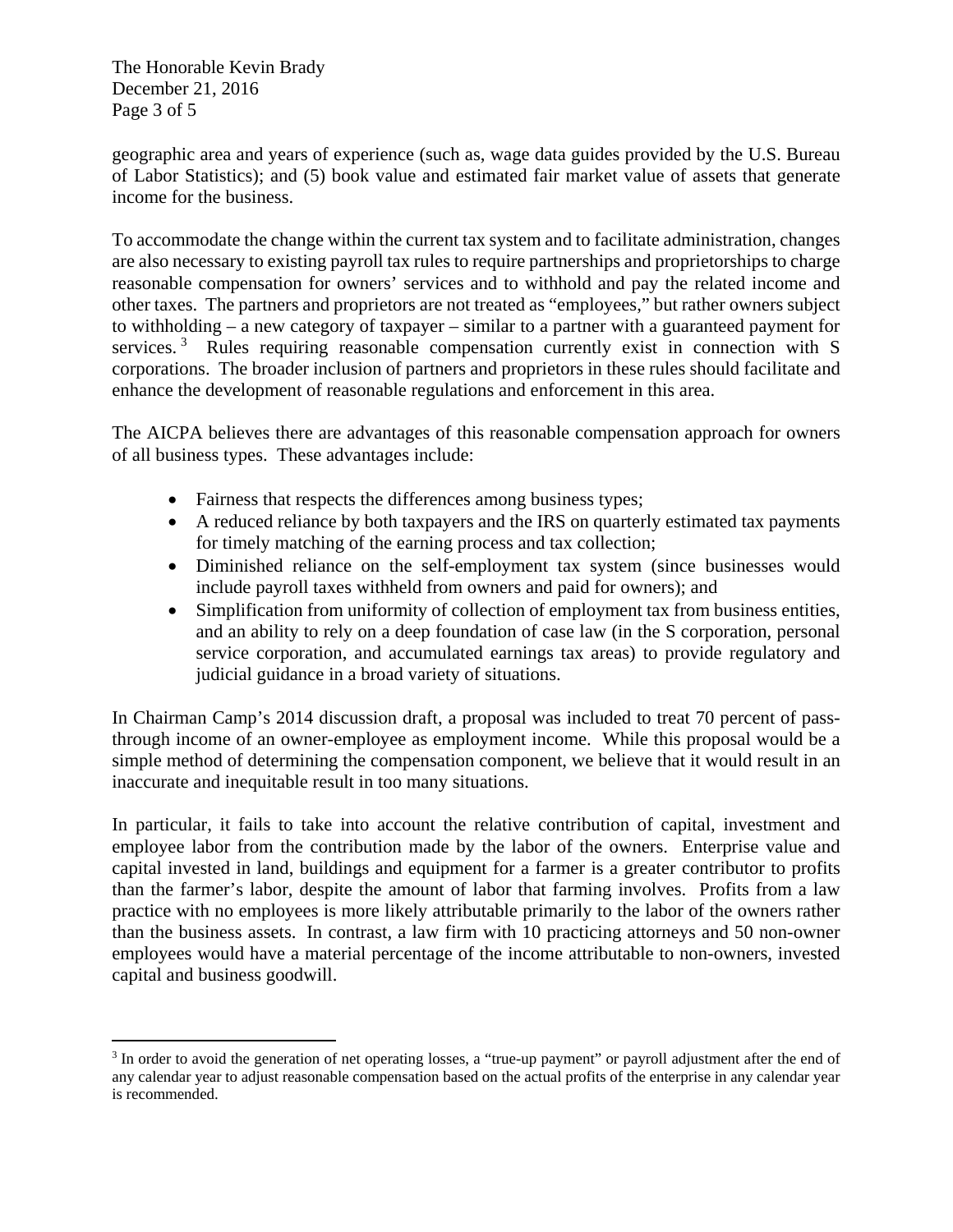The Honorable Kevin Brady December 21, 2016 Page 4 of 5

## *Definition of "Compensation"*

The blueprint states (page 20): "businesses will deduct compensation paid to their employees and workers. Generally, the tax system should use the same definition for taxable compensation of employees as it does for compensation employers may deduct."

We are concerned about any reduction in an employer's deduction for compensation paid to employees, whether in the form of wages or fringe benefits (health and life insurance, disability benefits, deferred compensation, etc.). We are similarly concerned about an expansion of the taxable income for employees. Such changes in our Tax Code would have a negative impact on small and labor-intensive businesses' ability to retain a competitive workforce.

## *Limitation on Interest Expense Deduction*

A limitation of the deduction for interest expense (to the extent of interest income) would effectively eliminate the deduction of a valid business expense for many small businesses, as well as many professional service firms. If, as some have suggested, this intended change is paired with the blueprint's proposal to allow a deduction for otherwise depreciable property, it is important to recognize that combination would adversely affect service providers and small businesses while offering larger manufacturers, retailers and other asset-intensive businesses a further benefit.

Currently, small businesses can expense up to \$500,000 of acquisitions per year under section 179 (\$510,000 for 2017) and deduct any associated interest expense. The new proposal would eliminate the benefit of the interest expense while allowing immediate expensing of the full cost of new equipment in the first year. However, since small businesses do not generally purchase large amounts of new assets, the proposal does not provide any new benefit for smaller businesses. Instead, it only takes away an important deduction for many small businesses who rely on debt to cover their operating and expansion costs.

We suggest allowing small (and perhaps "mid-size") businesses to continue to deduct net interest expense. Given the reliance on this deduction and the importance to the economy, we would also suggest allowing all businesses (except for the large manufacturers, retailers and other assetintensive businesses which will benefit the most from the immediate expensing of all equipment) to continue to deduct net investment interest.

# *Retirement Savings*

We encourage Congress to simplify retirement savings for both individual plans, employerprovided plans, and those plans for self-employed individuals. When a small business grows and explores options for establishing a retirement plan, it encounters numerous alternatives subject to various rules that can become overwhelming. It is valuable to provide simple and equitable options encouraging both employers and their employees to fund retirement savings. We encourage Congress to maintain these incentives. The AICPA would support consolidation and simplification in this area. We also suggest that any changes to retirement plans reflect today's